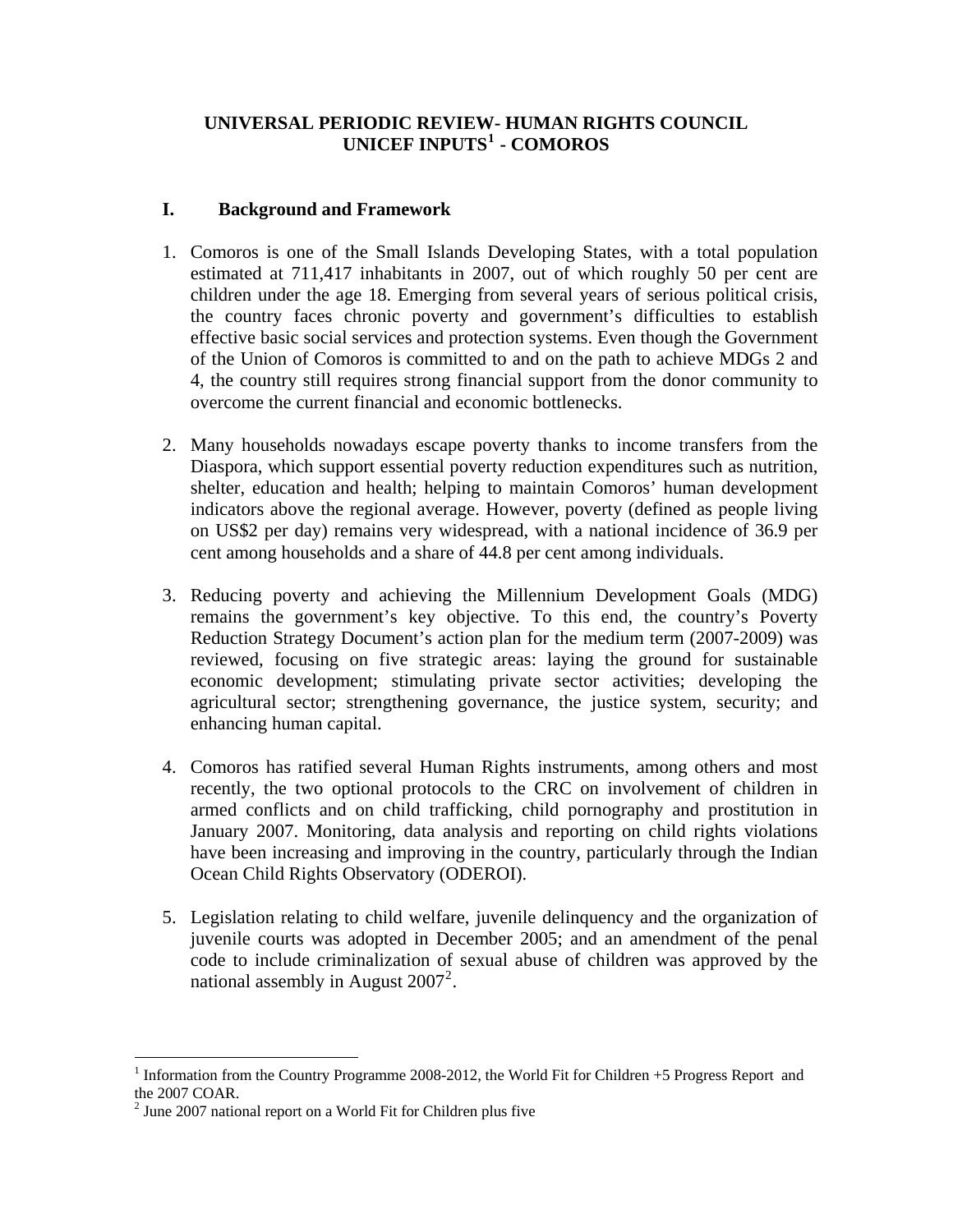- 6. Domestic legislation has been revised and adapted to the international human rights instruments; international and domestic legislation has been compiled and disseminated to remind politicians, decision-makers and inform society about dutybearers obligations in the country.
- 7. To foster strategic and Human Rights education, key UN programme staff and partners were trained on the Human Rights Approach to Programming and Results Based Management and programming tools were reviewed and adjusted. The principles and content of the rights perspective were incorporated in the UNDAF and CPD outcomes.

# **II. Trends**

- 1. In response to the comments and recommendations of the Child Rights Committee on Comoros second periodic report submitted in September 2005, specific measures were taken to adapt the national legislation to the principles outlined in the CRC and create an environment favorable to the respect and protection of children's rights, namely: the establishment of an Observatory on Children's Rights for the Indian ocean Region (ODEROI), adoption of the Family Code fixing the legal age of marriage at 18 years old, for both boys and girls, launching of the Comorian Movement for girls education and establishment of "Cellule d'Écoute" to care for children victim of violence and all forms of child abuse.
- 2. With nearly half of the population living below poverty line, access to clean water, electricity and services such as education and health care is very limited and inequalities between regions and between households are marked. High malnutrition rates (25 per cent moderate and severe malnutrition and 44 per cent stunting) among children under five years of age are due, on the one hand to poverty, food insecurity, and high prevalence of diseases and, on the other, to inadequate knowledge about nutrition.
- 3. Over the last five years, the Comorian education system has not grown at the same pace as the school age population, implying that the system could not have been able to physically accommodate the totality of children in school age. As a result, the Net Enrolment Rate (NER) has stagnated at 73 per cent between 2003 and 2007, with significant disparities between islands. Nonetheless, gender gap has considerably dropped from 13.3 in 2003 to 4.1 percentage points in 2007. As part of government's efforts to promote gender equality, a national policy on gender equality and equity was developed and adopted in 2007, though participation of women in decision making remains inconspicuous. However, with increased efforts to strengthen the education sector, the country is on track to attaining MGD2.
- 4. Although the infant and under five mortality rates are declining since the 1990s, the figures continue high, especially in rural areas. The Under Five Mortality Rate (U5MR) is estimated at 71 per 1000 and the Infant Mortality rate at 53 in 2005.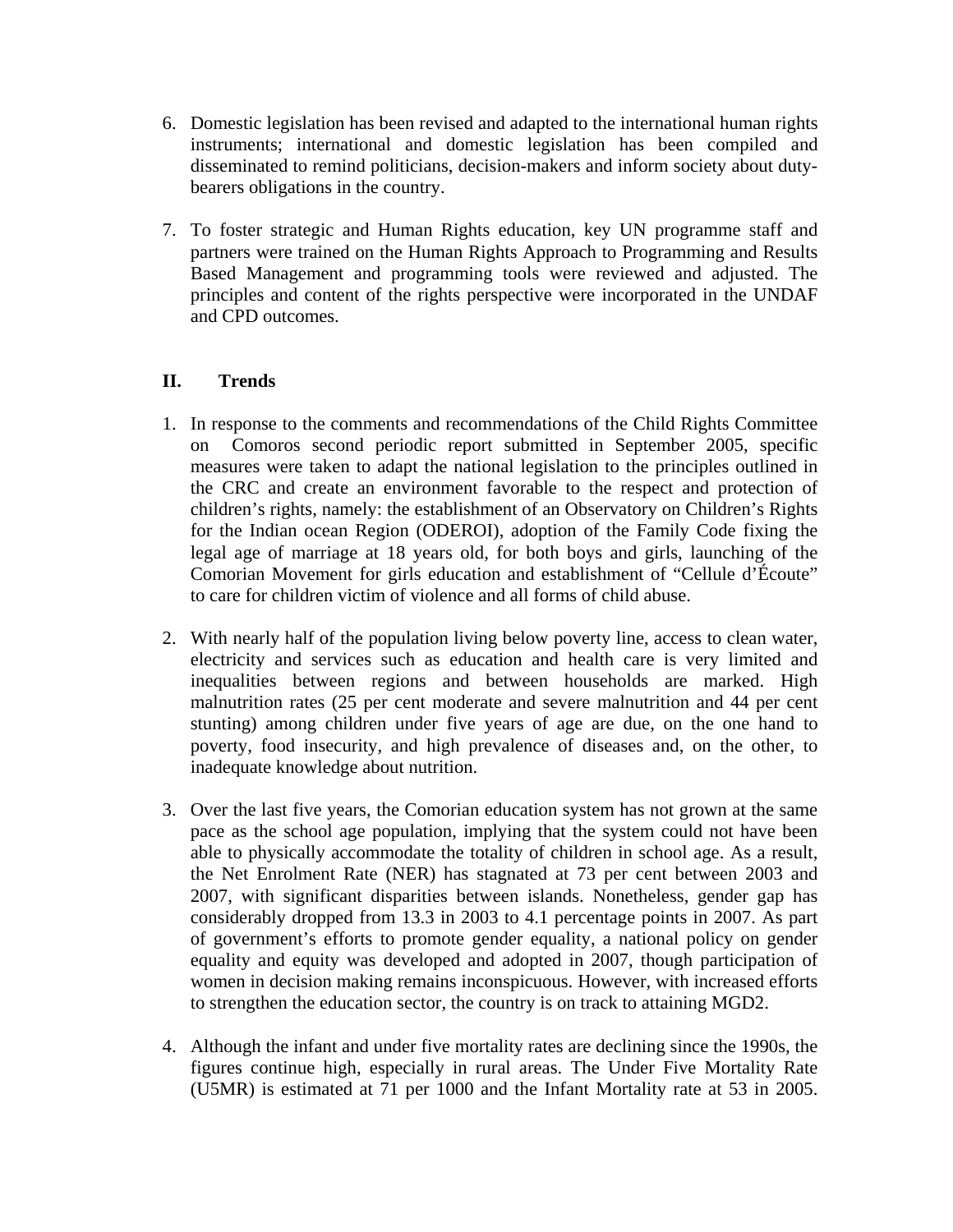Most of these deaths are due to neonatal sepsis/infection, asphyxia (25 per cent), preterm delivery, low birth weight (35 per cent), maternal and fetal complications, hypothermia, malaria (26 per cent), diarrhea (2 per cent), pneumonia, malnutrition and often a combination of conditions.

- 5. The maternal mortality rate has declined from 517 to 381 per 100,000 births, due to increased coverage by pre-natal care and by skilled attendance at birth. To address maternal and child deaths in order to ensure attainment of MDGs 4 and 5, the Ministry of Health is developing a Health Sector Development Plan, which includes a costed Accelerated Child Survival and Development Strategy and plan to scale up high impact interventions offering a package of integrated services to improve the health and nutritional status of young children, pregnant and lactating women.
- 6. Though Comoros is a success story in terms of maintaining HIV prevalence under 1 per cent, the country's epidemiological profile follows the regional trend, with women accounting for more than half of known infections (52.3 per cent). Therefore, government with support from the Global Fund and the UN System has been particularly vigilant in terms of routine counselling and testing, provision of ARV for those in need and mitigating the impact of HIV/AIDS.
- 7. As of 2000, 16% of children did not have a birth certificate. This varies quite a bit between islands: from 10% in Grande Comore to  $25%$  in Anjouan<sup>[3](#page-2-0)</sup>. Another issue is the falsification of identity documents to facilitate migration to abroad seeking education and/or job opportunities.
- 8. The issue of so-called "illegal migrations" to Mayotte, one of the Archipelago's island still under the French administration, by precarious boats under highly risky circumstances puts in danger thousands of lives every year, including those children and women.

# **III. Achievements, challenges and constraints**

- 1. According to the Global MDG Monitoring Report<sup>[4](#page-2-1)</sup>, Comoros has reduced U5MR by 3.5 per cent points over the last decade. The same trend is reported for the infant mortality rate which dropped from 86 per thousand live births to 52 over the same period. With additional efforts to accelerate the current trend and sustain progress Comoros has a strong probability to attaining MDG4 by 2015.
- 2. Following the 2006 UNDAF Mid Term review, in 2007 the UNCT embarked in a participatory process involving all stakeholders, for the development of the new UNDAF and CPD, based on the Human Rights Approach to Programming (HRAP) and the development of capacities, individual as well as collective, of rights holders and duty bearers was highlighted.

 $\overline{a}$ 3 MICS 2000

<span id="page-2-1"></span><span id="page-2-0"></span><sup>4</sup> Global MDG Monitoring Report, 2007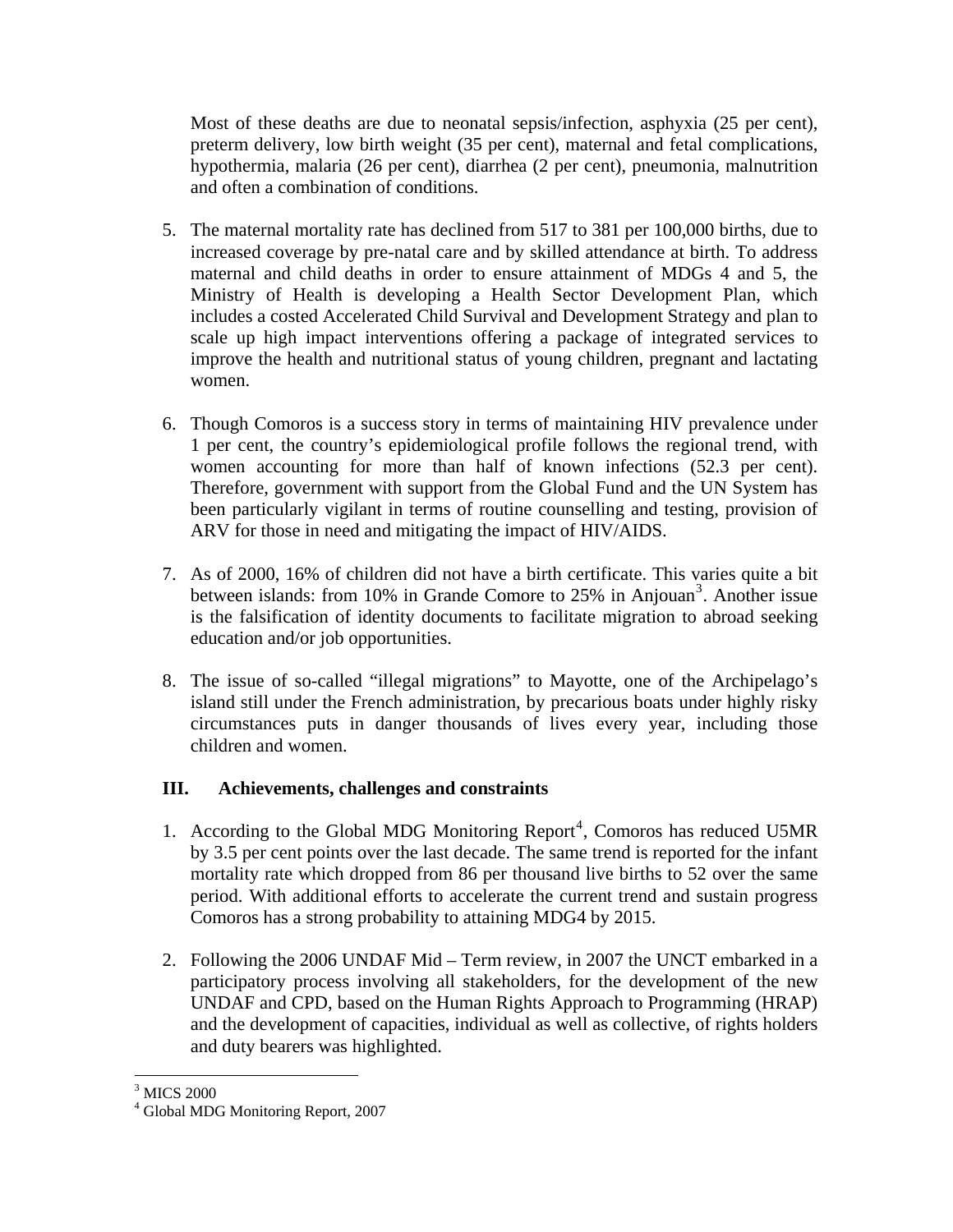- 3. UNICEF uses all opportunities and means at its disposal to advocate for children's rights, communicate about its work and mobilize partnerships. In 2007, partnerships with local media (national radio and TV, community radios and newspapers) were built and maintained to circulate information, promote child to child communication, sensitize the different publics (parents, decision makers, religious and community leaders) on issues related to birth registration, sexual abuse and violence against children. Partnerships were also established with key artists (singers) on child rights protection and HIV/AIDS prevention.
- 4. Communication kits promoting the Child Health Days campaign, in child survival and development and for resources mobilization, in education were developed and used. For celebration of the 18th anniversary of the CRC, a one week massive communication campaign involving decision makers, the local media, artists, theatre groups, children and parents was supported to give visibility to the progresses achieved so far on implementation of the CRC and account for what still needs to be done.
- 5. Among the challenges facing implementation of international Human Rights obligations is the harmonization of customary, Islamic and civil laws related to children, and the implementation and enforcement of those laws already harmonized and adopted with support from UNICEF.
- 6. Progress in promoting and protecting Human Rights in Comoros was held back by several years of political crisis and economic difficulties that resulted in financial, budgetary deficits and high levels of overdue salaries of the public civil servants as well as accumulation of debt service arrears. With re-establishment of the political and constitutional order, Comoros inaugurates a new impetus of economic development, with renewed interest of the traditional development partners (among bilateral and multi-lateral organizations) and non-traditional donors and external investors starting to emerge. The international financial institutions (WB, ADB, IDB and IMFI) are resuming negotiations and assisting the government in establishing and monitoring viable economic and monetary policies and strategies.

#### **IV. Capacity building and technical assistance**

1. Building the capacity of community-based organizations to apply the human rights based approach to programming, including the mobilization of duty bearers and rights holders to participate in planning and follow-up, resulted in increased and more sustainable achievements in emergency response, girls' education, educational reform and wider coverage of Early Childhood Development. The approach's success resulted in its adoption by other UN agencies, NGOs and Government.